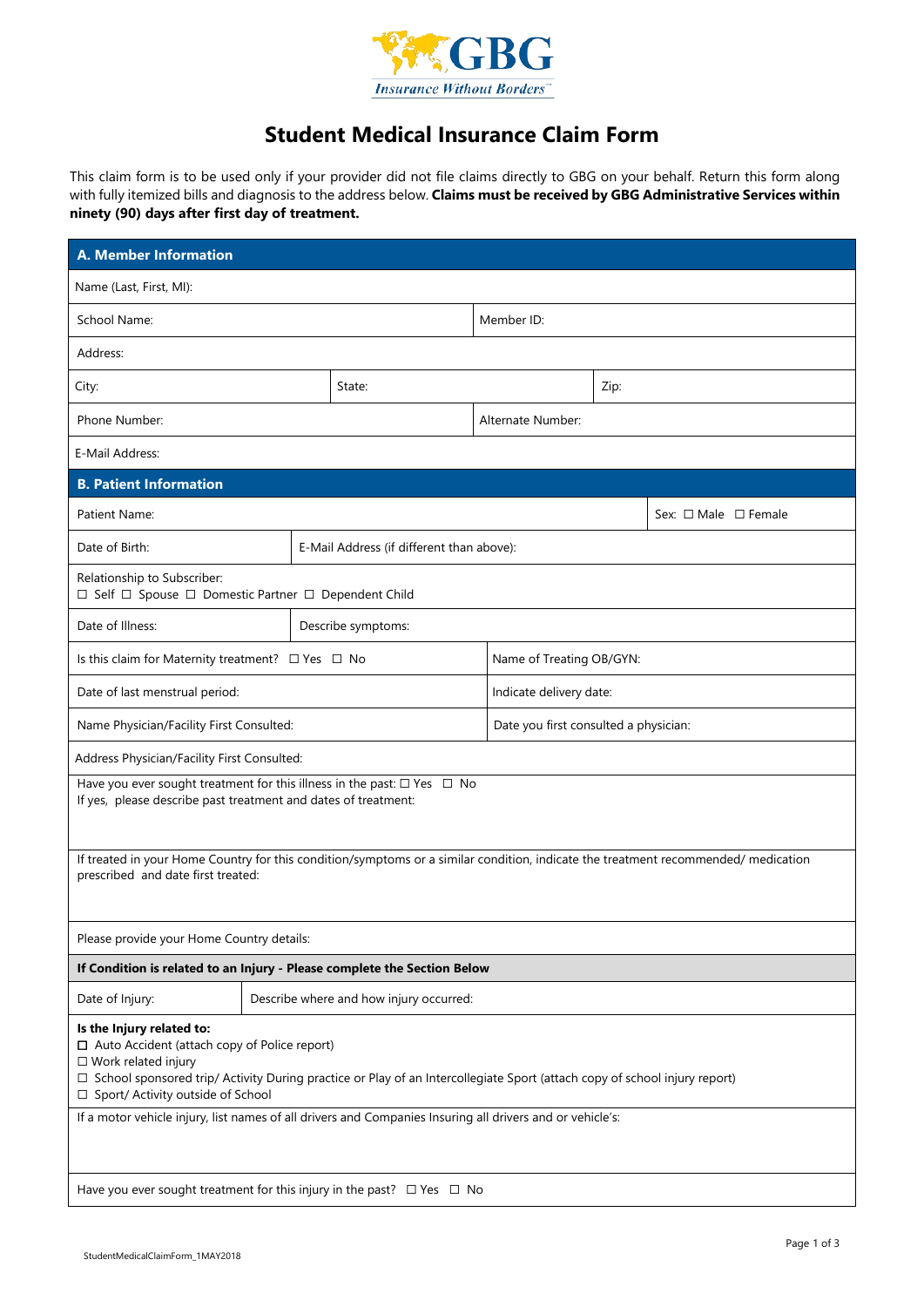

| <b>C. Other Insurance Information</b>                                                                                                                                                                                               |                                                                                                              |  |  |  |  |
|-------------------------------------------------------------------------------------------------------------------------------------------------------------------------------------------------------------------------------------|--------------------------------------------------------------------------------------------------------------|--|--|--|--|
| Does the patient have other Insurance:<br>$\Box$ Yes $\Box$ No                                                                                                                                                                      | Other Insurance Company's Name and address:                                                                  |  |  |  |  |
| Is this a Group health Insurance Plan?<br>$\Box$ Yes $\Box$ No                                                                                                                                                                      | Policy Holders Name for other coverage:                                                                      |  |  |  |  |
|                                                                                                                                                                                                                                     | Other Insurance carrier's Policy Number and effective date:                                                  |  |  |  |  |
| Please complete the information below if the patient is covered by Medicare                                                                                                                                                         |                                                                                                              |  |  |  |  |
| Medicare ID Number:                                                                                                                                                                                                                 | Is the patient eligible for: □ Part A □ Part B □ Part A & B □ Part D                                         |  |  |  |  |
| <b>D. Payment Information</b>                                                                                                                                                                                                       |                                                                                                              |  |  |  |  |
| Member will only be reimbursed if acceptable proof of payment is submitted with claim. For<br>member:<br>Acceptable proof of payment includes receipts from the Provider(s) and itemized billings noted for hospital or physicians. |                                                                                                              |  |  |  |  |
| For Hospital Charges:<br>All hospital submissions must be itemized on a UB-92 form with proof of payment (box 54) completed. For Physiciancharges:                                                                                  |                                                                                                              |  |  |  |  |
|                                                                                                                                                                                                                                     | All physician submissions must be itemized on a HFCA/CMS-1500 form with proof of payment (box 29) completed. |  |  |  |  |
| Please make payment to: □ Member □ Provider (assignment of benefits must be completed on the itemized bill in box 12 and 13 of the<br>HFCA/CMS-1500 or a "Y" in box 53 on the UB-92)                                                |                                                                                                              |  |  |  |  |
| Send Check and Explanation of Benefits to:                                                                                                                                                                                          |                                                                                                              |  |  |  |  |
| $\Box$ Member address on Section A                                                                                                                                                                                                  |                                                                                                              |  |  |  |  |
| □ Other Mailing Address:                                                                                                                                                                                                            |                                                                                                              |  |  |  |  |
| □ Send by Electronic Transfer (US Bank Accounts only):                                                                                                                                                                              |                                                                                                              |  |  |  |  |
| Name on Account (must be subscribersbank account):                                                                                                                                                                                  |                                                                                                              |  |  |  |  |
| Name and Address of Bank:                                                                                                                                                                                                           |                                                                                                              |  |  |  |  |
| <b>Bank Routing Number:</b>                                                                                                                                                                                                         |                                                                                                              |  |  |  |  |
| Account $#$ :                                                                                                                                                                                                                       |                                                                                                              |  |  |  |  |